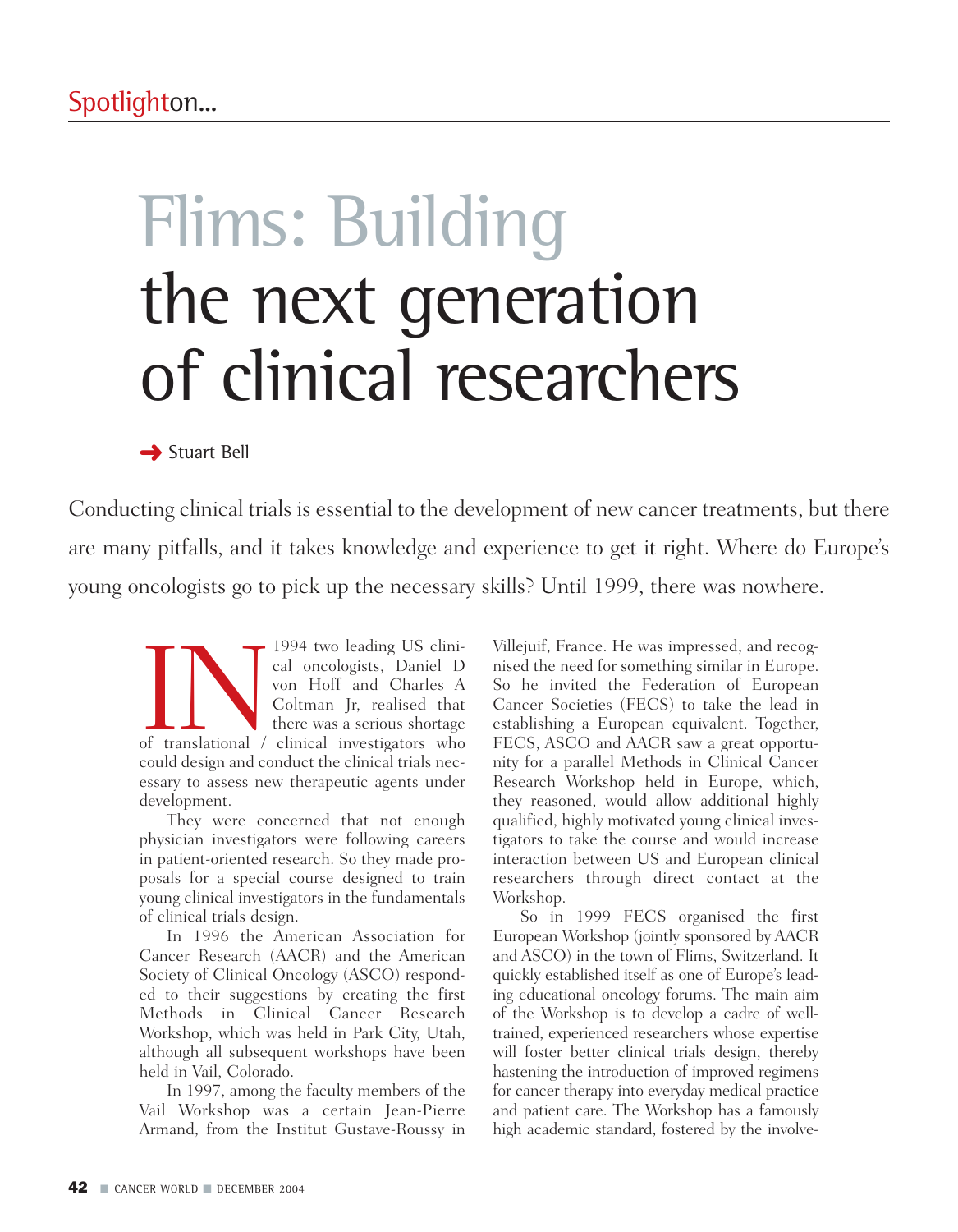

The class of 2004. Hopes for expanding our knowledge of cancer and cancer therapies over the coming decades rest on people like these

# The great majority of Flims graduates become increasingly involved in clinical research

ment of a world-class, multi-disciplinary faculty encompassing leaders in the fields of clinical research, translational research and biostatistics. The core faculty consists of representatives of FECS, AACR and ASCO, ensuring that students receive guidance from both European and US perspectives. The Workshop is designed with a high faculty-to-student ratio so the students have ready access to their mentors, usually with groups of seven to ten students being mentored by two clinical investigators in conjunction with a biostatistician. This gives Workshop participants a full week of ready and uninterrupted access to the leaders in the field, ensuring an almost unequalled transfer of knowledge in a workshop setting, and helps to build long-term working relationships and friendships that enhance clinical trial design and implementation for the future.

## **BRAINSTORMING**

The Workshop is structured to maximise the potential for students to apply the skills they learn in a practical setting following the completion of the course. For example, part of the application procedure involves submitting, in advance, a concept for a prospective clinical trial to be developed during the Workshop. This concept must be new, ethical, and feasible and also be fully supported by the applicant's mentor in their home institute. During the Workshop the concept is developed into a scientifically sound clinical trial protocol that the student will subsequently endeavour to activate in their home institute. The development of this submitted concept into a clinical trial protocol forms the core of the Workshop. The design and refinement of each student's protocol is undertaken in small groups, which form highly interactive brainstorming sessions, and is also undertaken individually during sessions designed to allow the student to concentrate on their protocol, whilst calling on the available faculty experts for guidance on specific issues. To complement the clinical trial protocol development of the Workshops, students also receive specific training on how to get their protocol accepted, activated and sponsored. This guidance is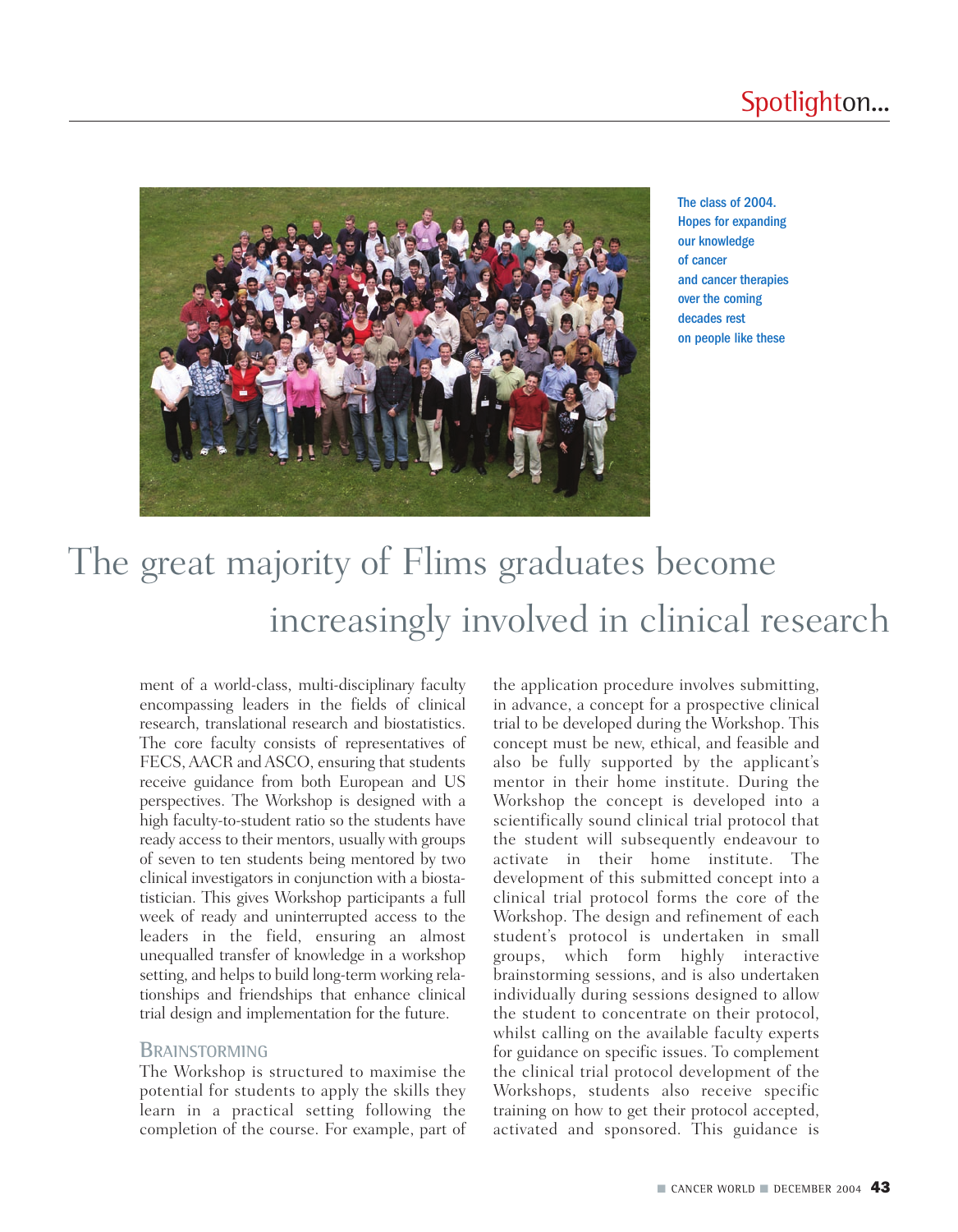## Spotlighton...

**Students** propose their own clinical trials and work in small groups to develop the designs and protocols



essential, given the complex regulation and bureaucracy involved in the activation of a trial.

Flims students also attend a range of lectures on all aspects of clinical trial design, covering biostatistics and ethical principles along with more detailed topics such as pharmacokinetics, tumour measurement, drug registration and clinical trial endpoints. These lectures, given by the faculty members, serve to provide a comprehensive theoretical background in all aspects of clinical trial design. The high level of support and mentoring that characterises the Workshop continues long afterwards: faculty members remain in close contact with their students, guiding them through the process of sponsoring and activating their protocol and maintaining an interest in their careers. This dedication by the faculty reflects the spirit of collaboration and commitment to education that the Workshop embodies.

The success of the Workshop lies in the combination of a world-class faculty, its unique format and the expectation of the transformation of a clinical concept into a real research protocol. The selection of Flims students has become a rigorous process designed to select a diverse group of young oncologists who will derive the greatest benefit from the experience and then successfully apply their knowledge to clinical trial protocols at cancer research and treatment centres across the whole of Europe and throughout the world.

More than 500 students from 36 countries have participated in the Flims Workshop since it started six years ago. When added to the numbers who have participated in Vail, there are now more than 1,000 alumni from these Methods in Clinical Cancer Research workshops. This represents a considerable strength of clinical trial expertise, and the majority of these Flims alumni continue to be actively involved in patient-oriented research.

#### **FROM PROTOCOL TO PRACTICE**

A recent survey of Flims fellows revealed that the majority felt that participation in the Workshop had not only advanced their career, but had also stimulated them to continue working in clinical cancer research. Of those who have now been monitored for five years, the great majority have become increasingly active in clinical research and in advancing the field of cancer therapy. Specifically, the survey revealed that approximately 50% of protocols developed during the Workshop were submitted within two years to the local Ethics Review Committee. Of these protocols, 94% were approved by the Committees, with 76% of them